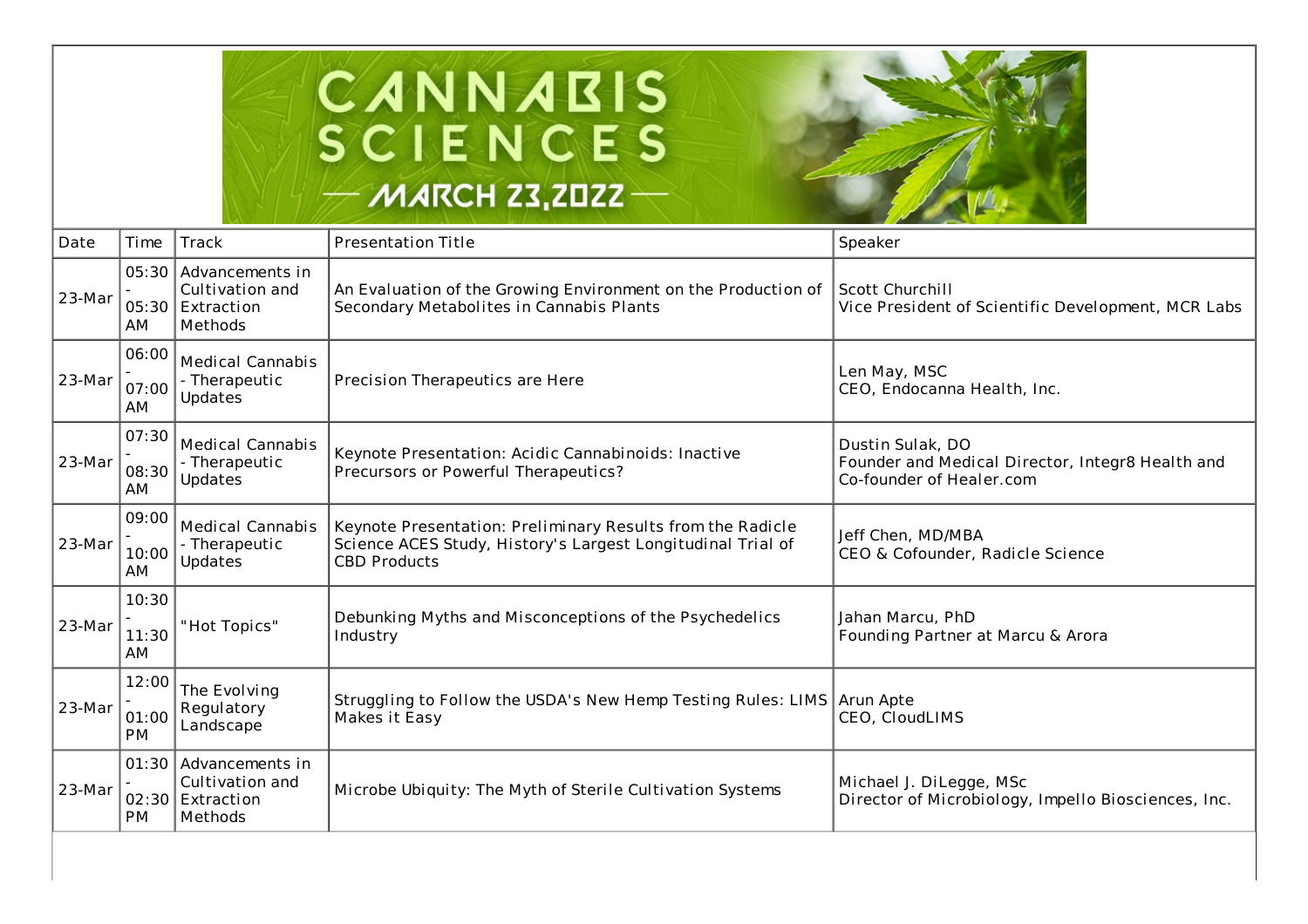| 23-Mar | 03:00<br><b>PM</b>   | Analytical Testing<br>04:00 and Automation                 | Standardization in Cannabis Pesticide Testing: Development of<br>an LC-MS/MS and GC-MS/MS Method to Meet AOAC Standard<br>Method Performance Requirements                                      | Thomas Barkley<br>Chief Scientific Officer, Trichome Analytical                                                                                                              |
|--------|----------------------|------------------------------------------------------------|------------------------------------------------------------------------------------------------------------------------------------------------------------------------------------------------|------------------------------------------------------------------------------------------------------------------------------------------------------------------------------|
| 23-Mar | 11:55<br><b>PM</b>   | Analytical Testing<br>11:55 and Automation                 | Bringing Cannabis Testing In-house? Be Sure to Select the<br>Right LIMS for Your Extraction Lab                                                                                                | Martha Hernández<br>Scientist, CloudLIMS.com                                                                                                                                 |
| 23-Mar | 11:55<br>11:55<br>PM | "Hot Topics"                                               | Can Cannabis-Derived Data be Monitored in the FDA FAERS<br>Database?                                                                                                                           | Teresa A. Simon, MPH, MT<br>Chief Executive Officer, Physicians Research Center,<br><b>LLC</b>                                                                               |
| 23-Mar | 11:55<br>11:55<br>PM | "Hot Topics"                                               | Liquid Chromatography - Tandem Mass Spectrometry Discovery<br>and Profiling of Anthocyanin Flavonoids in Cannabis                                                                              | Kevin A. Schug, PhD<br>Professor and Shimadzu Distinguished Professor,<br>Analytical Chemistry, Department of Chemistry &<br>Biochemistry, The University of Texas Arlington |
| 23-Mar | 11:55<br>PM          | <b>Analytical Testing</b><br>11:55 and Automation          | Making Cannalytical Chemistry Greener, Cleaner, and More<br>Profitable                                                                                                                         | Ross Hansen<br>Vice President of Sales, Axcend                                                                                                                               |
| 23-Mar | 11:55<br>11:55<br>PM | Analytical Testing<br>and Automation                       | Overcoming Challenges Associated with Analysis of Pesticides<br>Regulated by Colorado State in Hemp Using a Novel LC/MS/MS<br>Method with Dual ESI and APCI Source                             | Avinash Dalmia, PhD<br>Senior Principal Application Scientist, PerkinElmer                                                                                                   |
| 23-Mar | 11:55<br>11:55<br>PM | <b>Medical Cannabis</b><br>- Therapeutic<br><b>Updates</b> | Prescription Patterns and Clinical Outcomes from a Large<br>Cohort of Chronic Pain Patients Prescribed with Cannabis-<br>Based Formulations at Zerenia <sup>™</sup> Clinic in Bogotá, Colombia | Guillermo Moreno-Sanz, PhD<br>Global Scientific Director, Khiron Life Sciences Corp.                                                                                         |
| 23-Mar | 11:55<br><b>PM</b>   | Analytical Testing<br>11:55 and Automation                 | Sample Workflow Optimization Including Sample Preparation<br>Techniques for Prevention of Sample Cross-Contamination                                                                           | Katherine M. Evans, PhD<br>CEO/Owner, Longboard Scientific Consulting                                                                                                        |
| 23-Mar | 11:55<br><b>PM</b>   | 11:55 and Automation                                       | Analytical Testing Science Made Simple- Meet Microbial Regulations & Protect<br><b>Cannabis Consumers</b>                                                                                      | Maria McIntyre<br>Strategic Operations Business Manager: Cannabis +<br>Hemp Microbiology, bioMérieux                                                                         |
| 23-Mar | 11:55<br>11:55<br>PM | "Hot Topics"                                               | Solutions for THC Quantitation: Separation of 4<br>Tetrahydrocannabinol Isomers: Δ6a/10a, Δ8, Δ9, and Δ10 using<br>LC-MS                                                                       | Jennifer Davis<br>LCMS Product Coordinator at Shimadzu Scientific<br>Instruments, Inc., Columbia, MD                                                                         |